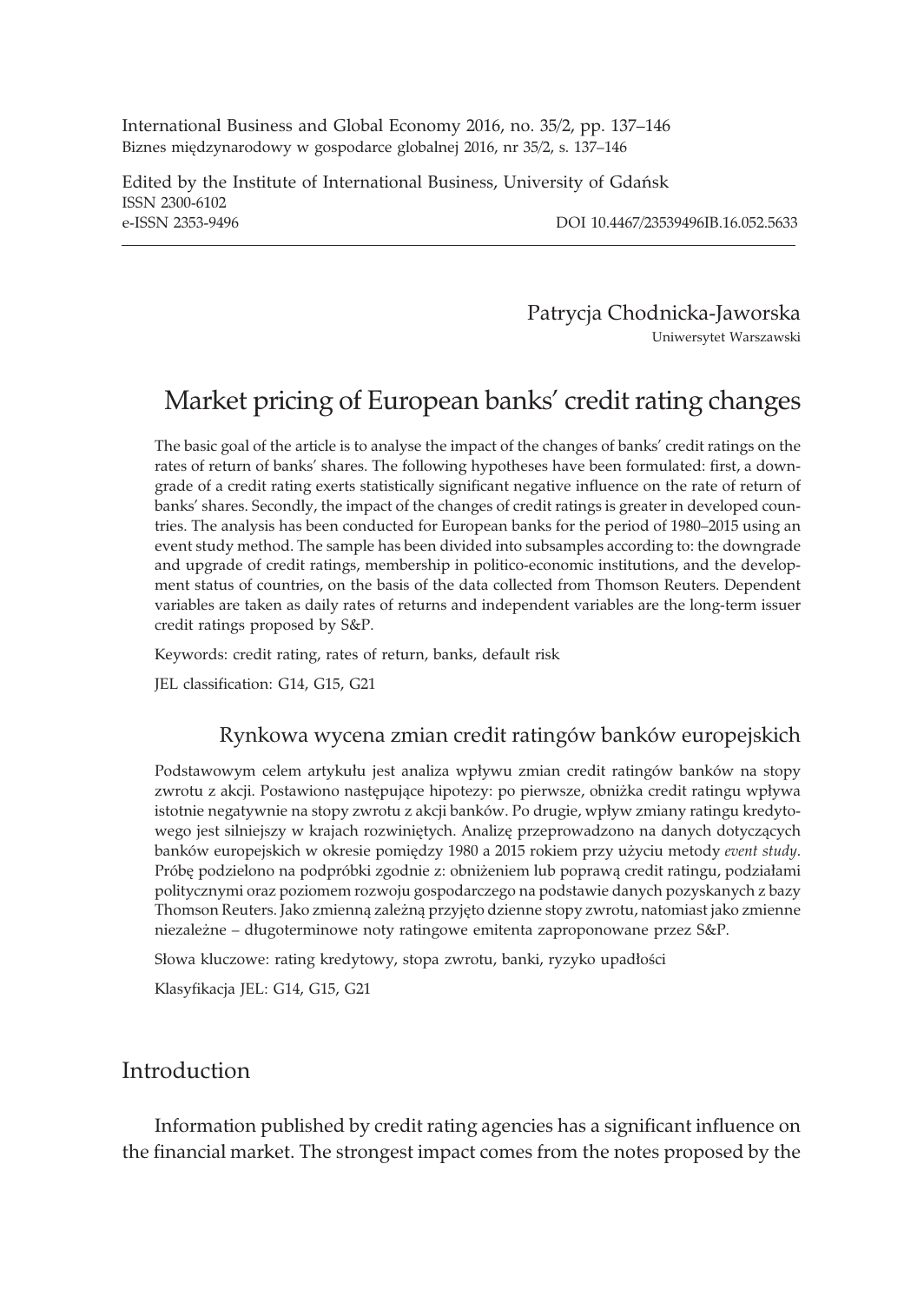three biggest rating agencies: Standard & Poor's, Moody's, and Fitch Investors Service. They publish information about credit rating changes, watch lists, and adjustment. An issued credit rating is an opinion about the creditworthiness of an obligor with respect to a financial obligation. It takes into consideration the creditworthiness of guarantors, insurers, or other forms of credit enhancement on the obligation, as well as the currency in which the obligation is denominated [S&P, 2016]. The opinions published by credit rating agencies verify the obligor's capacity and willingness to meet its financial commitments. Both long- and short-term issuer credit ratings are being published.

The changes of credit ratings published by the above-mentioned institutions have an impact on share prices, exchange rates, bonds, interest rates, and CDS. The basic goal of the paper is to analyse the impact of the changes of banks' credit ratings on the rates of return of banks' shares. Thus, the following hypotheses are put forward: first, a downgrade of credit rating have a statistically significant negative influence on the rate of return of banks' shares. Secondly, banks' shares in highly developed economies can react more strongly to credit rating changes.

The paper is organized as follows: Section 1 presents the results of a broad literature research. Section 2 describes the hypotheses, methodology, and data, followed by the determinants of banks' credit ratings. The differences between the factors considered by particular credit rating agencies are also tested, according to the size of an agency. Section 3 presents the author's findings. The paper is closed by a presentation of conclusions.

#### 1. Literature review

The current opinion on the impact of the credit rating changes on the stock market is divided. A certain group of researchers suggest that significant impact on the rates of return only follows a downgrade of credit ratings [Griffin, Sanvicente, 1982; Holthausen, Leftwich, 1986; Glascock, Davidson, Henderson, 1987]. Others pose that credit rating changes have no significant impact, because the share market reacts to the possibility of changes of the mentioned variable before they are published. In other words, abnormal rates of return are received by investors before the change becomes public information [Pinches, Singleton, 1978].

Also, analyses have been performed which confirm the impact of the credit watch, adjustment, and change of credit ratings. Hand, Holthausen and Leftwich [1992] suggested that significant impact of the change and credit watch follows only the downgrade of credit ratings, while information about an increase of the mentioned variable proved insignificant for the share market. Other researches that analyse the mentioned relationship are Goh and Ederington [1993], Followill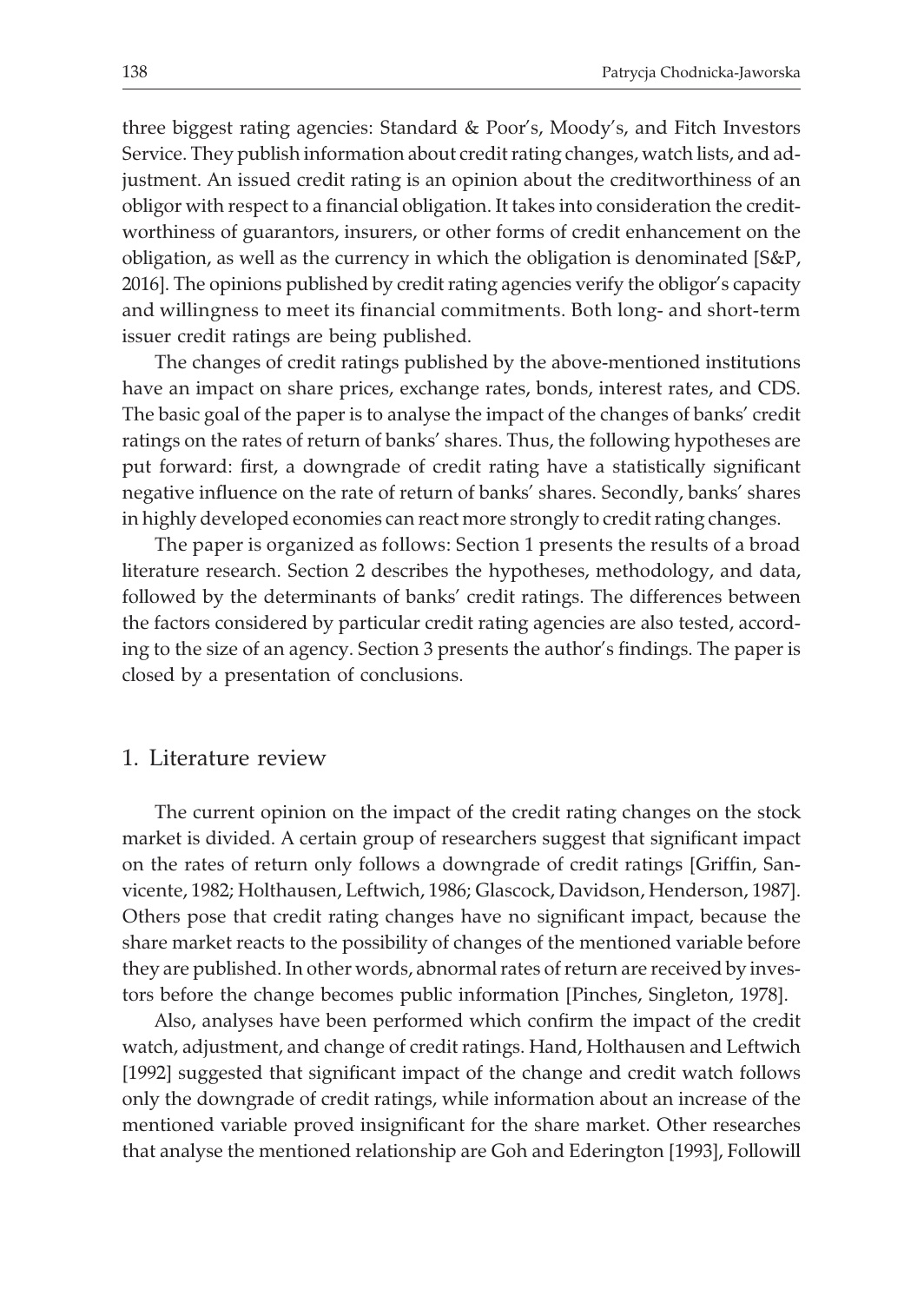and Martell [1997], and Dichev and Piotroski [2001]. Hirsch and Bannier [2007] conducted an analysis to establish whether the watch list has extended the agencies' role towards a monitoring position, as proposed by Boot, Milbourn, and Schmeits [2006]. They find that the overall information content of a rating action has indeed increased due to the introduction of the watch list procedure. They also suggest that rating reviews help to establish contracts between agencies and borrowers and, as such, enable a finer partition of rating information, thereby contributing to a higher information quality.

In the research proposed by Vassalou and Xing [2003], attention has been given to the size of the capital market, the level of development of the economy, and the probability of default. They observed that the most important for the abnormal rates of return are the moments before and after the publication of the information about the changes. The division of the sample into subsamples according to the level of economic development may help to explain the differences in the previous researches.

Some studies have verified the importance of credit rating changes on the abnormal returns of the share prices, the exchange rates [Brooks et al., 2004; Wu, Treepongkaruna, 2008], CDS, and bonds [Gantenbein, Harasta, 2012; Kim, Wu, 2008; Hooper, Hume, Kim, 2008].

Researches on companies from 80 countries in the period of 1990–2012 prepared by Almeida et al. [2014] have analysed the effect of sovereign credit rating downgrades on company investment and financial policy. Having taken into consideration the credit ratings proposed by the Big Three, they found that only a small number of companies even receive credit ratings. They have also remarked that sovereign downgrades lead to greater decreases in investment and leverage of firms that are at the sovereign rating bound than of otherwise similar firms below the bound. Consistent with a contraction in capital supply, bond yield spreads of companies at the bound increase relative to companies below the bound.

Jones and Mulet-Marquis [2014] analysed the abnormal rates of return associated with credit rating changes of US banks. They found that short-term abnormal returns are exhibited to both upgrades and downgrades. Cumulative abnormal returns analysed by using the event study method exhibit a positive trajectory following an upgrade announcement, whilst cumulative average abnormal returns to downgrades return almost to zero over the event window. They have presented their results after removal of contaminating effects. The analysis prepared for US banks and banks from other countries suggest that US domestic banks experience significantly larger negative abnormal returns to downgrades than international banks listed in the US.

The literature research led to the formulation of the hypotheses presented in the next section.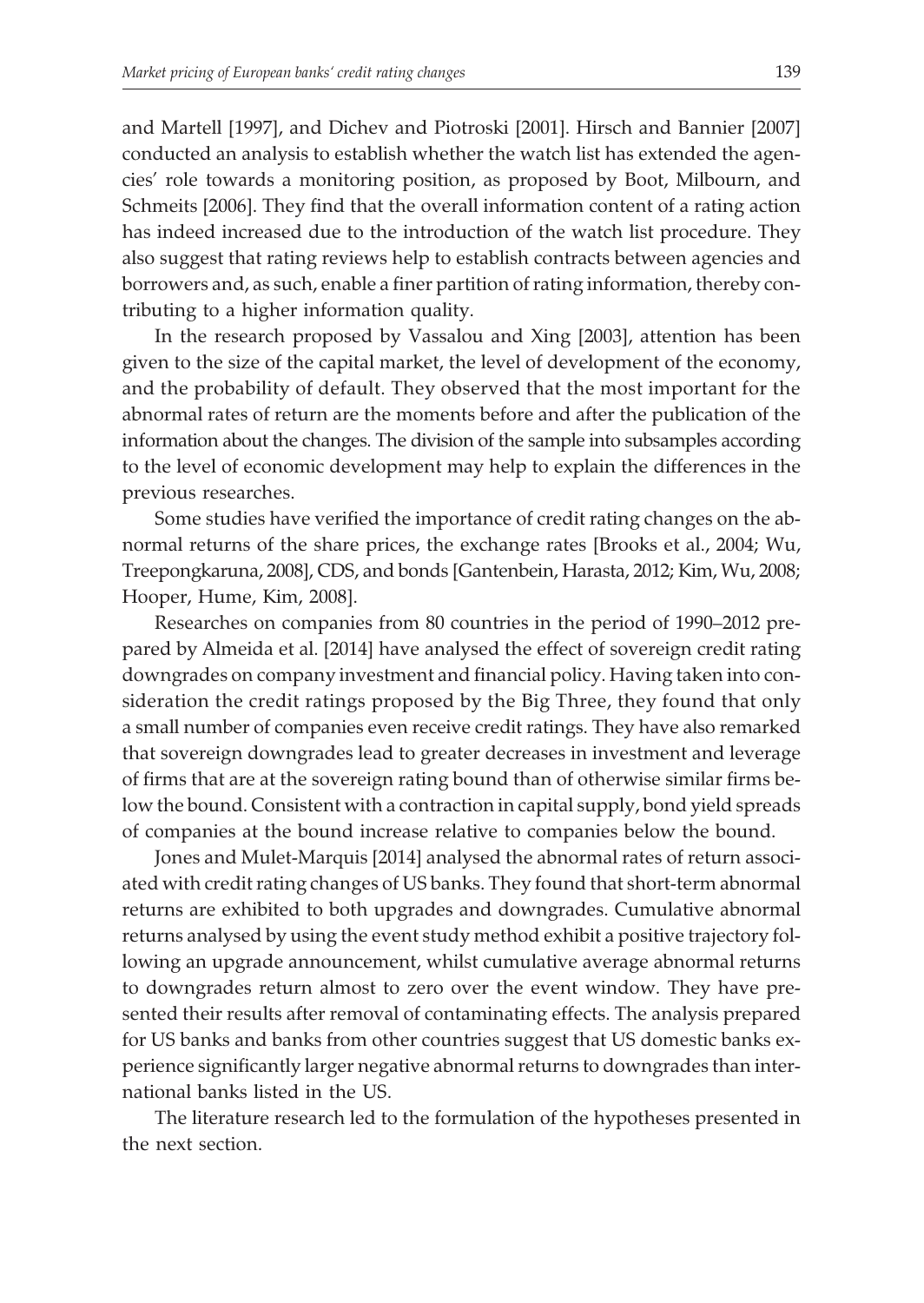#### 2. Hypotheses, methodology, and data description

The literature sources presented above suggest that significant impact on the rates of return of banks' shares should derive from a downgrade of credit ratings. The analysis of the influence of the upgrade of credit ratings on the stock prices suggests an insignificant relationship between the mentioned variables. The literature also suggests that previous analysis have not taken into consideration the level of economic development and membership in politico-economic institutions. In the author's opinion, the financial markets may react differently depending on the mentioned division. Banks' shares in highly developed economies can be more sensitive to credit rating changes. Thus, the following hypotheses have been put forward:

- hypothesis 1: the downgrade of credit ratings has a significantly negative influence on the rate of return of banks' shares,
- hypothesis 2: in highly developed economies, the banks' shares can react strongly to credit rating changes.

To verify the above-mentioned hypotheses, event study methods are used. Dependent variables are taken as daily rates of returns and independent variables are the long-term issuer credit ratings proposed by S&P. The financial market is sensitive to the publication of credit ratings changes proposed by S&P. The analysis covers 24 European countries in the period of 1980–2015. The sample has been divided into subsamples according to the upgrade and downgrade of credit ratings, the level of economic development, and membership in politico-economic institutions. The classification of particular countries is presented in Table 1.

To analyse the impact of banks' credit ratings changes on their share prices, an event study method is used. The mentioned model relies on using the abnormal differences for the same variable in each event window. The basic idea is to find the abnormal return attributable to the studied event by adjusting for the return that stems from the price fluctuation of the market as a whole.

The analysis has been conducted for 60 trading days: 30 days before the event and 30 days after the event. The period before the event is described as [-31; -2], the event window is  $[-1; +4]$  and the post-event window is  $[+4; +34]$ . The moment of publication of credit rating changes is designated as 0.

In the event study methodology, statistical tests are based on abnormal differences taken as the differences between the actual value of the rate of return for each day in the event windows and the expected value measured as the average of the daily differences for the previous 250 days preceding the event window. As a result, the abnormal rates of return have been identified, for which the statistical distinctiveness from 0 is checked by using the Student's t-statistics in the respec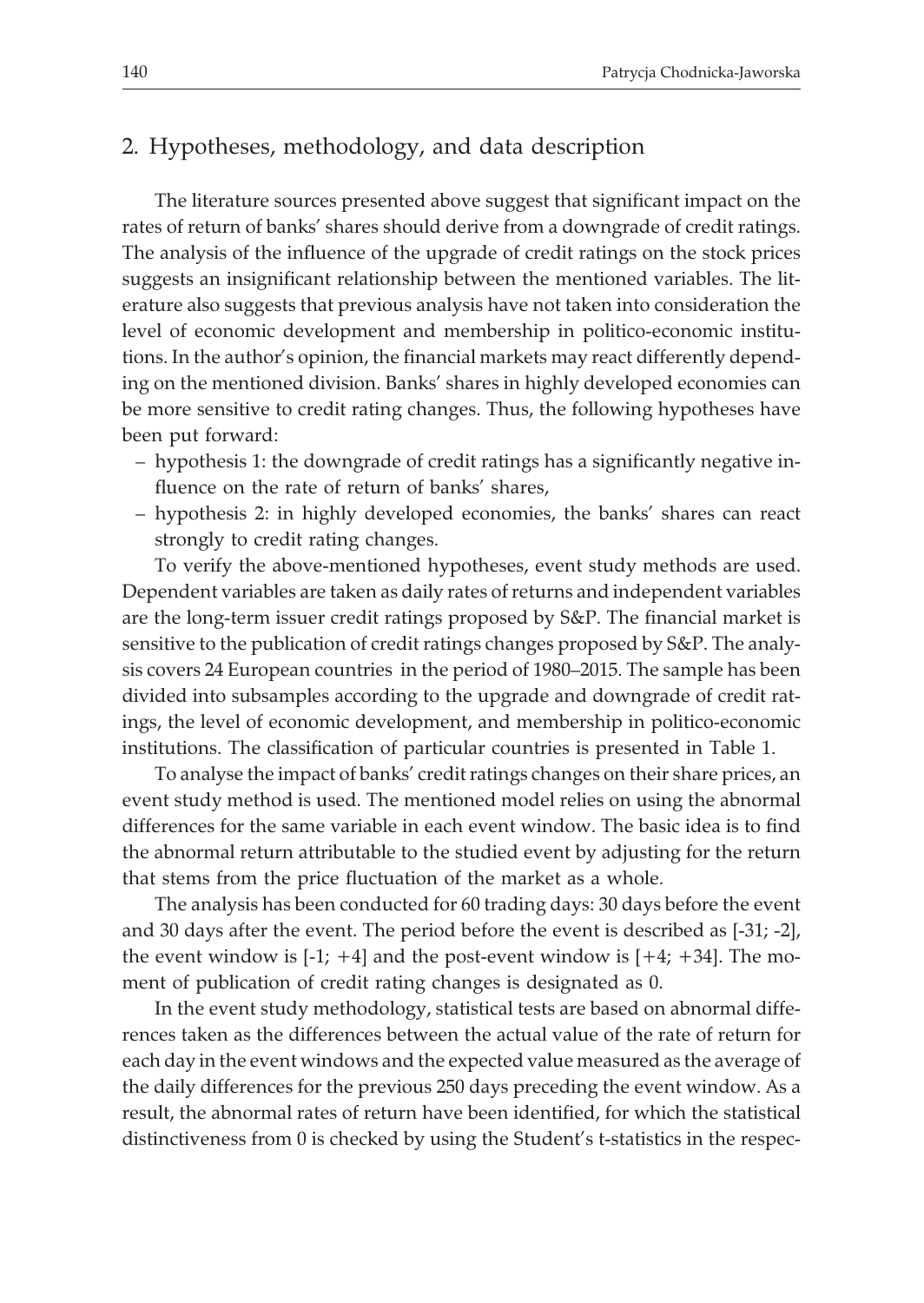tive subgroups. Parametric tests attribute an equal chance to both positive and negative deviations from the expected value.

| Classification                               | Country                                                                                                                                                                                 |  |  |  |  |
|----------------------------------------------|-----------------------------------------------------------------------------------------------------------------------------------------------------------------------------------------|--|--|--|--|
| Membership in politico-economic institutions |                                                                                                                                                                                         |  |  |  |  |
| European Union<br>countries                  | Austria, Belgium, Bulgaria, Croatia, Czech Republic, Denmark, France,<br>Germany, Greece, Hungary, Ireland, Netherlands, Poland, Portugal,<br>Slovakia, Spain, Sweden, United Kingdom   |  |  |  |  |
| non-European Union<br>countries              | Norway, Russia, Switzerland, Turkey, Ukraine                                                                                                                                            |  |  |  |  |
| eurozone countries                           | Austria, Belgium, France, Germany, Greece, Hungary, Ireland, Nether-<br>lands, Portugal, Slovakia, Spain                                                                                |  |  |  |  |
| non-eurozone countries                       | Bulgaria, Croatia, Czech Republic, Denmark, Norway, Poland, Russia,<br>Sweden, Switzerland, Turkey, Ukraine, United Kingdom                                                             |  |  |  |  |
| Central and Eastern<br>Europe                | Bulgaria, Croatia, Czech Republic, Hungary, Ireland, Poland, Russia,<br>Slovakia, Ukraine                                                                                               |  |  |  |  |
| Economic development                         |                                                                                                                                                                                         |  |  |  |  |
| high-income OECD<br>members                  | Austria, Belgium, Czech Republic, Denmark, France, Germany, Greece,<br>Hungary, Ireland, Netherlands, Norway, Poland, Portugal, Slovakia,<br>Spain, Sweden, Switzerland, United Kingdom |  |  |  |  |
| high-income non-OECD<br>members              | Croatia                                                                                                                                                                                 |  |  |  |  |
| lower-middle-income<br>economies             | Bulgaria, Russia, Turkey                                                                                                                                                                |  |  |  |  |
| low-income economies                         | Ukraine                                                                                                                                                                                 |  |  |  |  |

Table 1. Classification of particular countries according to the level of economic development and membership in politico-economic institutions

Source: Own elaboration.

## 3. Findings

The impact of credit rating changes – both upgrades and downgrades – on the rates of return of banks' shares is verified by using the event study method. The first analysis concerned the influence of the mentioned variable published by S&P for the banks that operate in the European Union and those that do not. The results for the EU subsample suggest that an upgrade does not influence significantly the abnormal rates of return of banks' shares. On the other hand, the mentioned change is important for banks operating outside the European Union. The differences between the rates of return of banks' shares increase during the event window by 25.1% and after the publication of credit ratings by 119.2%. This moment of reaction of the share market can be an effect of the prudence of the in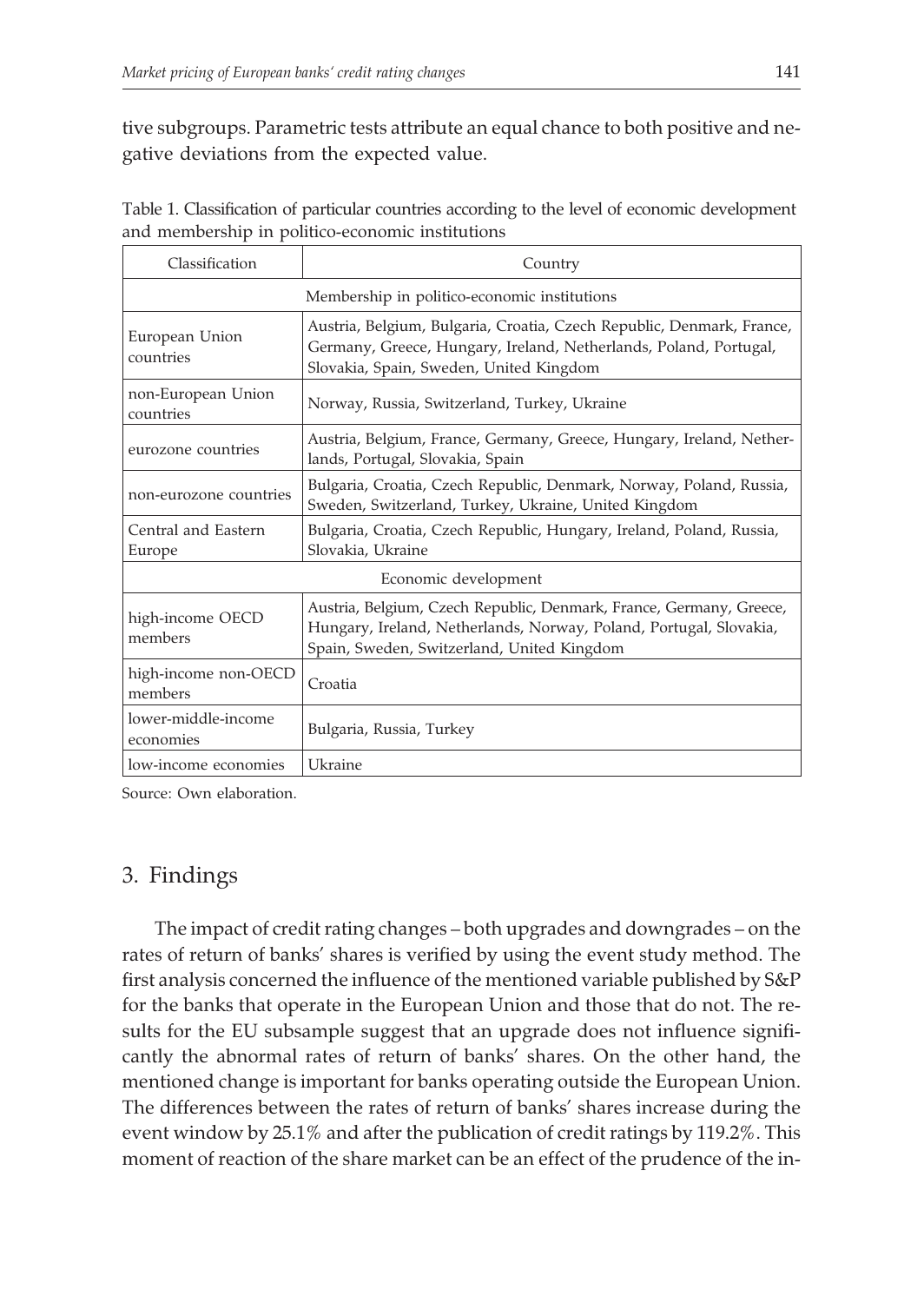vestors in the decision-making process. In the case of a downgrade, the analysed relationship develops differently, as it causes the strongest decrease of the abnormal rates of returns before the moment of publication by 193.9%, during the event window by 33.6%, and after the publication by 159.9%. This situation confirms the sensitivity of investors to risk. The rates of return of the shares of banks that operate outside the European Union decrease during the post-event window.

| Variables              | EU countries | non-EU<br>countries | EU countries | non-EU<br>countries |  |  |  |
|------------------------|--------------|---------------------|--------------|---------------------|--|--|--|
|                        |              | upgrade             | downgrade    |                     |  |  |  |
| number of observations | 96           | 32                  | 231          | 37                  |  |  |  |
| Pre-event window       |              |                     |              |                     |  |  |  |
| credit rating changes  | 0.147        | 1.395               | $-1.939***$  | 1.409               |  |  |  |
| t-student              | $-0.77$      | $-1.79$             | $(-6.30)$    | $-1.04$             |  |  |  |
| Event window           |              |                     |              |                     |  |  |  |
| credit rating changes  | 0.0492       | $0.251*$            | $-0.336***$  | 0.322               |  |  |  |
| t-student              | $-1.12$      | $-2.21$             | $(-5.49)$    | $-1.43$             |  |  |  |
| Post-event window      |              |                     |              |                     |  |  |  |
| credit rating changes  | 0.108        | $1.192**$           | $-1.599***$  | $-2.179*$           |  |  |  |
| t-student              | $-0.48$      |                     | $(-4.98)$    | $-2.05$             |  |  |  |

Table 2. The event study method for the banks' credit rating changes on the differences of logarithmized rates of return of their shares in the EU and non-EU subsamples

\* Symbols \*\*\*, \*\*, and \* denote significance at 1%, 5%, and 10%, respectively

Source: Own calculations.

The analysis of banks that operate in the eurozone gives different results. While their share prices do not react to an upgrade of the S&P credit rating, a significant influence of an upgrade has been observed for the non-eurozone subsample. The differences between rates of return of banks' shares increases by 84.2% before, by 17.9% during, and by 66.6% after the moment of publication. In the case of a downgrade, a stronger reaction of the share market to the mentioned changes is observed. The abnormal rates of return fall by 191.6% before, by 32.5% during, and by 157.8% after the moment of publication. This relationship is insignificant for the non-eurozone subsample.

The last analysis that concerned the influence of the membership in politicoeconomic institutions on the reaction of the rates of return of banks' shares to the S&P bank credit rating changes has been conducted for Central and Eastern European banks. While the reaction of the abnormal rates of return in the CEE subsample to an upgrade of the S&P credit rating during the event window is significant, it proves insignificant in the non-CEE subsample. The reaction to a downgrade is also insignificant in the CEE subsample. The strongest influence of a downgrade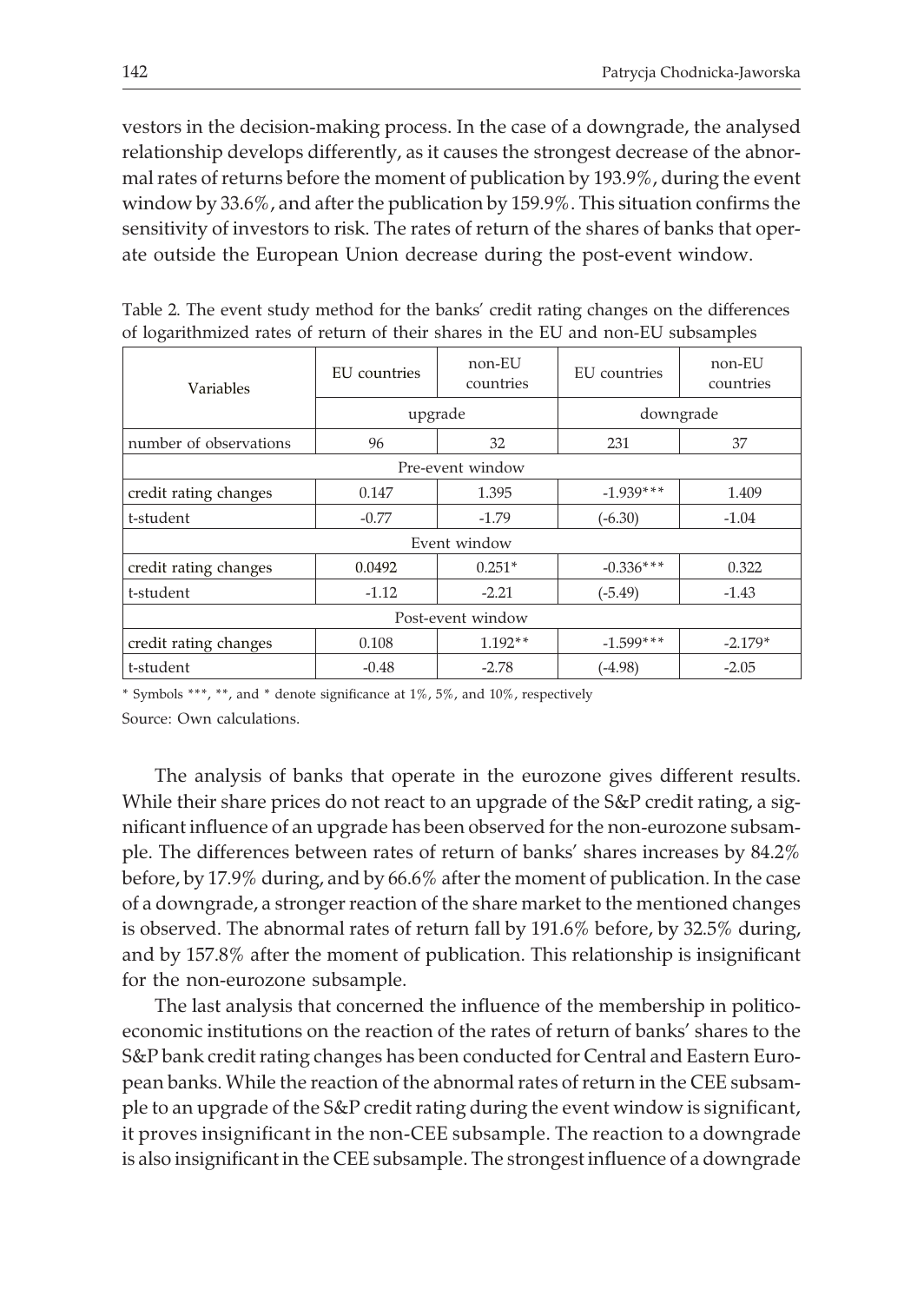of the S&P bank credit rating on the abnormal rates of return is observed in the case of banks operating in the non-CEE countries. The mentioned dependent variable decrease by 155.6% before, by 27.7% during, and by 139.6% after the moment of publication.

Table 3. The event study method for the banks' credit rating changes on the differences of logarithmized rates of return of their shares in the eurozone and non-eurozone subsample

| Variables              | eurozone<br>countries | non-eurozone<br>countries | eurozone<br>countries | non-eurozone<br>countries |  |  |
|------------------------|-----------------------|---------------------------|-----------------------|---------------------------|--|--|
|                        |                       | upgrade                   | downgrade             |                           |  |  |
| number of observations | 59                    | 69                        | 171                   | 97                        |  |  |
| Pre-event window       |                       |                           |                       |                           |  |  |
| credit rating changes  | 0.0116                | $0.842*$                  | $-1.916***$           | $-0.702$                  |  |  |
| t-student              | $-0.05$               | $-2.14$                   | $(-5.17)$             | $(-1.11)$                 |  |  |
| Event window           |                       |                           |                       |                           |  |  |
| credit rating changes  | $0.179**$<br>0.00639  |                           | $-0.325***$           | $-0.104$                  |  |  |
| t-student              | $-0.1$                | $-3.03$                   | $(-4.38)$             | $(-0.92)$                 |  |  |
| Post-event window      |                       |                           |                       |                           |  |  |
| credit rating changes  | $0.666*$<br>0.0436    |                           | $-1.578***$           | $-0.195$                  |  |  |
| t-student              | $-0.17$               |                           | (-4.43)               | $(-0.31)$                 |  |  |

\* Symbols \*\*\*, \*\*, and \* denote significance at 1%, 5%, and 10%, respectively Source: Own calculations.

Table 4. The event study method for the banks' credit rating changes on the differences of logarithmized rates of return of their shares in the CEE and non-CEE subsamples

| Variables                                   | CEE countries  | non-CEE<br>countries | CEE countries | non-CEE<br>countries |  |  |
|---------------------------------------------|----------------|----------------------|---------------|----------------------|--|--|
|                                             |                | upgrade              | downgrade     |                      |  |  |
| number of observations                      | 38             | 90                   | 56            | 212                  |  |  |
| Pre-event window                            |                |                      |               |                      |  |  |
| credit rating changes                       | 0.887<br>0.278 |                      | $-1.174$      | $-1.556***$          |  |  |
| t-student                                   | $-1.36$        | $-1.29$              | $(-1.05)$     | $(-5.21)$            |  |  |
| Event window                                |                |                      |               |                      |  |  |
| credit rating changes<br>$0.225*$<br>0.0466 |                |                      | $-0.125$      | $-0.277***$          |  |  |
| t-student                                   | $-2.25$        |                      | $(-0.63)$     | $(-4.65)$            |  |  |
| Post-event window                           |                |                      |               |                      |  |  |
| credit rating changes                       | 0.4            | 0.37                 | 0.125         | $-1.396***$          |  |  |
| $-0.79$<br>t-student                        |                | $-1.89$              | $-0.13$       | $(-4.43)$            |  |  |

\* Symbols \*\*\*, \*\*, and \* denote significance at 1%, 5%, and 10%, respectively Source: Own calculations.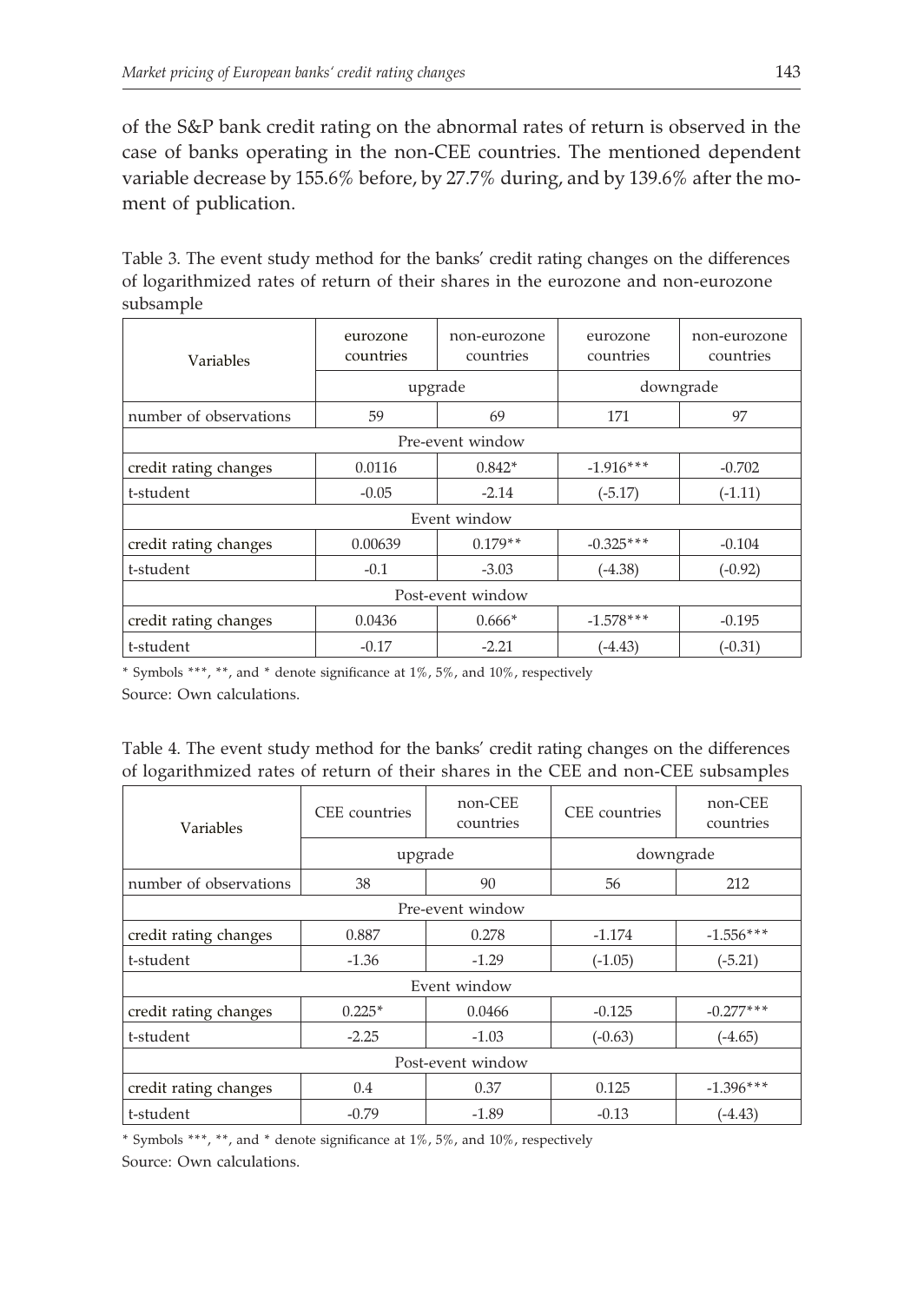| Variables                 | high<br>OECD | middle  | low       | high<br><b>OECD</b> | high<br>non-<br><b>OECD</b> | middle  | low     |
|---------------------------|--------------|---------|-----------|---------------------|-----------------------------|---------|---------|
|                           | upgrade      |         |           | downgrade           |                             |         |         |
| number<br>of observations | 106          | 19      | 2         | 243                 | 3                           | 19      | 3       |
| Pre-event window          |              |         |           |                     |                             |         |         |
| credit rating<br>changes  | 0.13         | 2.38    | $-0.398$  | $-1.952***$         | 0.479                       | 0.552   | 22.24   |
| t-student                 | $-0.72$      | $-1.93$ | $(-1.00)$ | $(-6.56)$           | $-0.99$                     | $-0.53$ | $-2.64$ |
| Event window              |              |         |           |                     |                             |         |         |
| credit rating<br>changes  | 0.0701       | 0.316   | $-0.257$  | $-0.325***$         | 0.0992                      | 0.131   | 3.466   |
| t-student                 | $-1.72$      | $-1.72$ | $(-1.00)$ | $(-5.50)$           | $-0.63$                     | $-0.54$ | $-2.75$ |
| Post-event window         |              |         |           |                     |                             |         |         |
| credit rating<br>changes  | 0.322        | 1.068   | $-3.011$  | $-1.516***$         | 0.988                       | 1.78    | 14.28   |
| t-student                 | $-1.9$       | $-1.15$ | $(-1.00)$ | $(-4.84)$           | $-0.7$                      | $-1.71$ | $-1.84$ |

Table 5. The event study method for the banks' credit rating changes on the differences of logarithmized rates of return of their shares in the economic development subsample

\* Symbols \*\*\*, \*\*, and \* denote significance at 1%, 5%, and 10%, respectively Source: Own calculations.

The second part of the analysis aims to verify the impact of credit rating changes on the differences between the logarithmized rates of return in relation to the level of economic development based on the division proposed by the World Bank. The results are presented in Table 5. The presented estimation results suggest that the level of economic development is insignificant in the case of an upgrade of credit ratings. A downgrade, however, significantly influences the rates of return of the shares of banks operating in high-income OECD countries, which decrease by 195.2% in the pre-event window, by 32.5% in the event window, and by 151.6% after the publication of credit rating changes by S&P.

### Conclusions

The basic goal of the article was to analyse the impact of Standard & Poor's Investor Service credit rating changes on the rates of return of banks' shares. The following hypotheses have been put forward: first, a downgrade of credit rating has a statistically significant negative influence on the rates of return of banks' shares. The impact of credit rating changes is greater in developed countries. The pre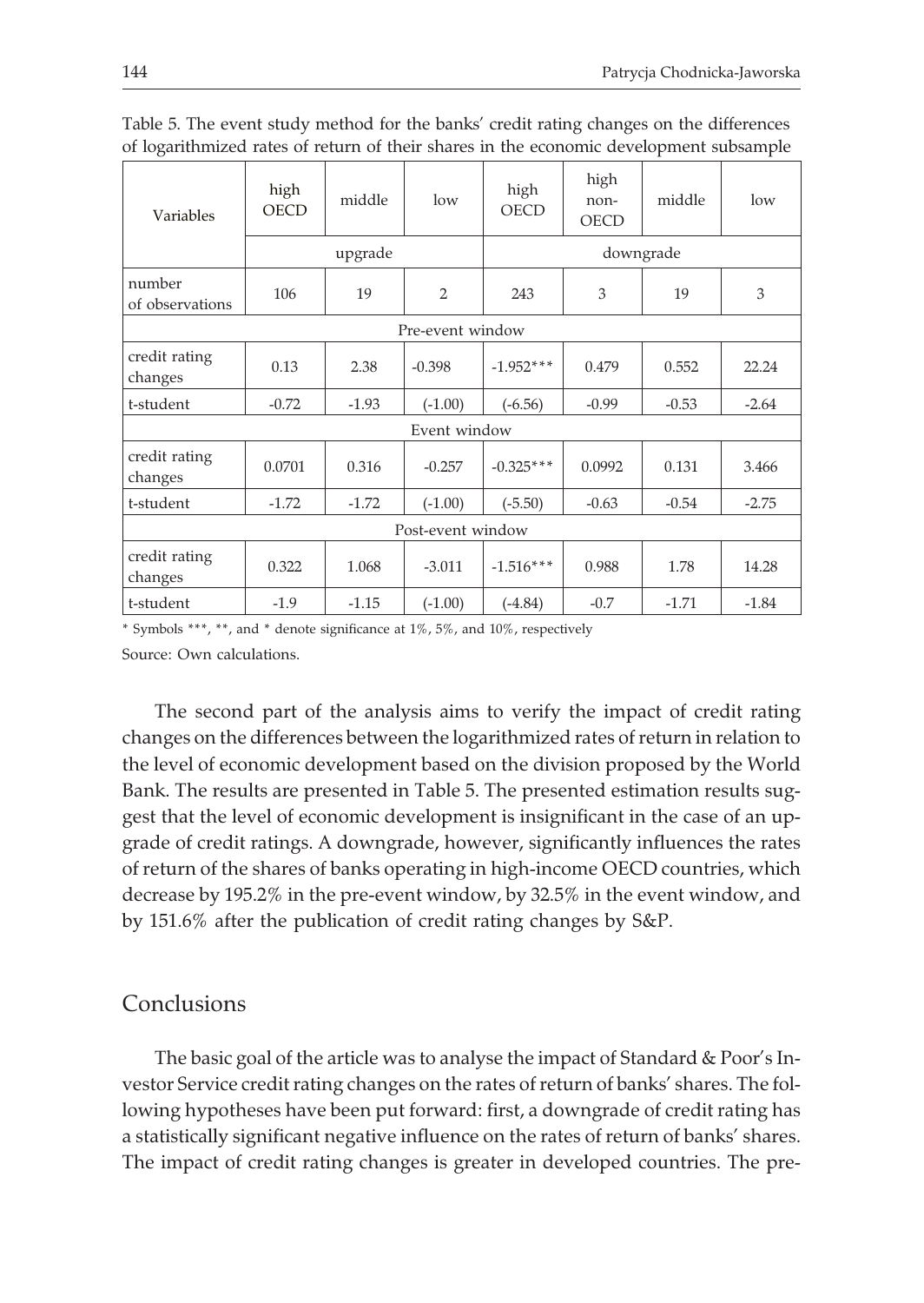sented research suggests that membership in politico-economic institutions also has a significant impact on the mentioned relationship. An upgrade of banks' credit ratings increases significantly the abnormal rates of return of the shares of banks that operate in the non-EU, non-eurozone, and Central and Eastern European countries. The mentioned impact is statistically significant during and after the moment of publication. The impact of a downgrade of credit ratings is significant for the shares of banks that operate in the EU, eurozone, and non-CEE countries. The mentioned relationship can be an effect of the sensitivity of the investors to risk in their decision-making process.

The second analysis takes into consideration the level of economic development. The achieved results suggest that a significant impact of the banks' credit rating changes on the rates of return of their shares is observed only in the case of a downgrade and the banks operating in the high-income OECD countries.

#### References

- Boot A., Milbourn T., Schmeits A., 2006, *Credit Ratings as Coordination Mechanism*, Review of Financial Studies, no. 19.
- Brooks R., Faff R.W., Hillier D., Hillier J., 2004, *The National Market Impact of Sovereign Rating Changes*, Journal of Banking and Finance, no. 28.
- Dichev I.D., Piotroski J.D., 2001, *The Long-Run Stock Returns Following Bond Ratings Changes*, Journal of Finance, no. 56.
- Ederington L.H., Goh J.C., 1993, *Is a Bond Rating Downgrade Bad News, Good News, or No News for Stockholders?*, Journal of Finance, no. 48.
- Followill R.A., Martell T., 1997, *Bond Review and Rating Change Announcements: An Examination of Informational Value and Market Efficiency*, Journal of Economics and Finance, no. 21.
- Gantenbein P., Harasta B., 2012, *Cross-Market Analysis: The Effect of Rating Events on Bonds*, CDS and Equities, revised draft, Univeristy of Basel, http://regconf.hse.ru/uploads/ 0ac895f9d463e22d3dab378328d38c21bf19fb24.pdf [access: 26.07.2016].
- Glascock J.L., Davidson W.N., Henderson G.V., 1987, *Announcement Effects of Moody's Bond Rating Changes on Equity Returns*, Quarterly Journal of Business and Economic, no. 26.
- Griffin P.A., Sanvicente A.Z., 1982, *Common Stock Returns and Rating Changes: A Methodological Comparison*, Journal of Finance, no. 37.
- Hand J.R., Holthausen R.W., Leftwich R.W., 1992, *The Effect of Bond Rating Agency Announcements on Bond and Stock Prices*, Journal of Finance, no. 47.
- Hirsch C., Bannier C., 2007, *The Economics of Rating Watchlists: Evidence from Rating Changes,* Working Paper Series from Frankfurt School of Finance and Management, no 88.
- Holthausen R.W., Leftwich R.W., 1986, *The Effect of Bond Rating Changes on Common Stock Prices*, Journal of Financial Economics, no. 17.
- Hooper V., Hume T., Kim S.-J., 2008, *Sovereign Rating Changes: Do They Provide New Information for Stock Markets?*, Economic Systems, no. 32.
- Jones E., Mulet-Marquis Q., 2014, *The Stock Market Reaction to Changes to Credit Ratings of US-Listed Banks,* Centre for Finance and Investment Discussion Paper Series DP2013-